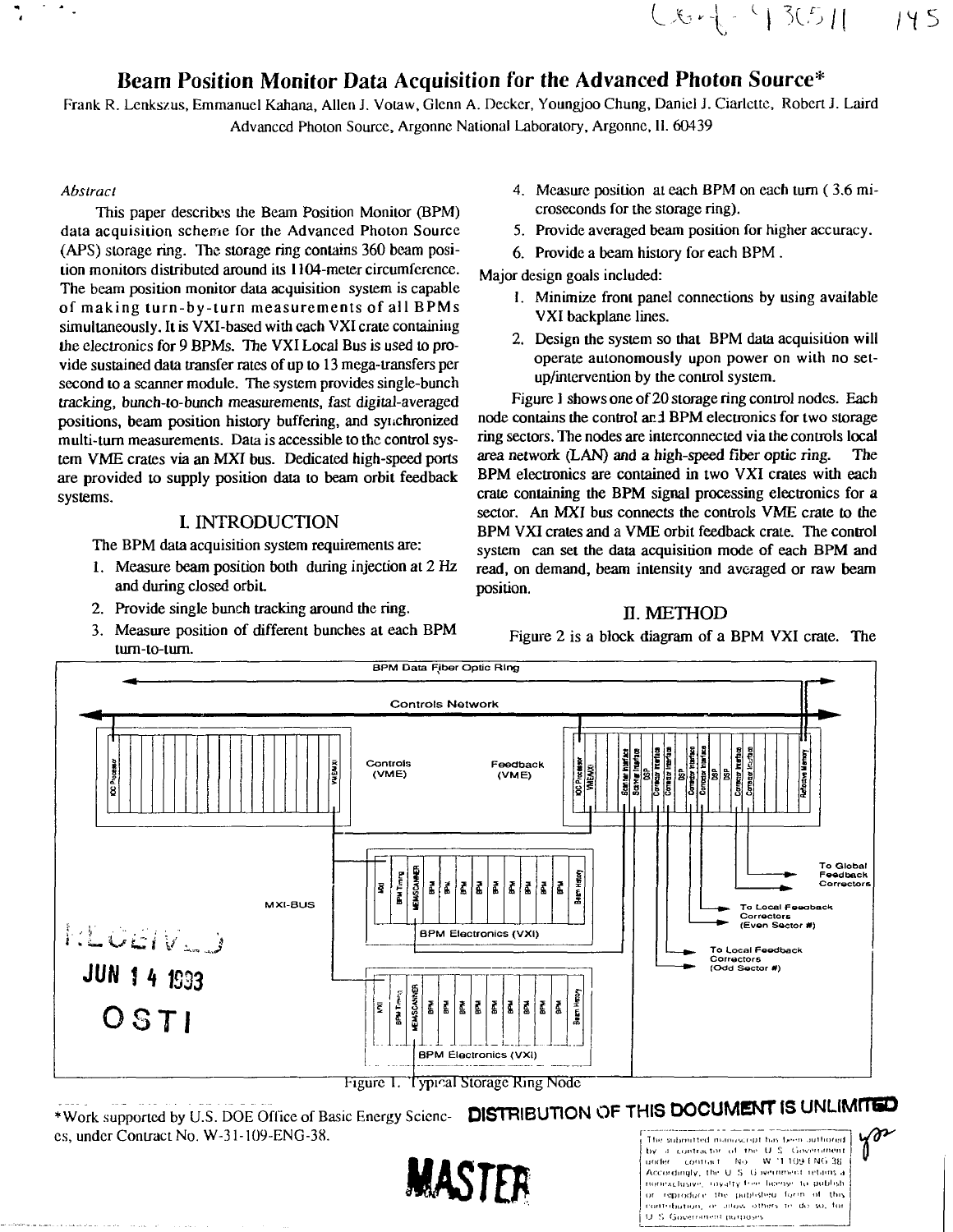VME bus lines have been omitted for clarity. The 12 VXI Local Bus lines are daisy chained through each BPM module (SCDLJ - Signal Conditioning and Digitizing Unit) and terminated at each end to form a 12-bit data bus. The eight VXI bus TTL Trigger lines are used for control, status, and BPM module readout select.

 $\blacksquare$ 

The Memory/Scanner module sequentially selects each BPM module at a fixed scanning rate sufficient to ensure that indicated by the Status/ $X/Y$  line) on the rising edge. The Summary Status is the OR of BPM module error status bits. The BPM Select, Data Strobe, New Data, and Status/X/Y signals are located on the VXI TTL Trigger lines. Our measurements indicate that greater than 13 Mtransfers per second are achievable using backplane transceiver logic (BTL) drivers and receivers.

Each module in the &PM system is designed to default to



Figure 2. BPM Data Acquisition Block Diagram

each BPM module will be scanned at least once per turn. For the storage ring, a scanning rate of 13 Mtransfers per second will access each BPM three times per turn. If an addressed module has new data available, it sequentially places the beam intensity followed by the position on the Local Bus lines and asserts a New Data signal to indicate the presence of data. The BPM module also drives an additional time multiplexed signal to indicate a summary module status and whether the X or Y position is currently being transferred. The BPM module is capable of digitizing only the  $X$  or the  $Y$  position on any given turn. The control system may set each BPM to measure X or Y only or alternate between X and Y on successive turns. The Memory/Scanner accepts the data on the Local Bus lines when New Data is signalled by a BPM module.





Figure 3 shows the data transfer cycle over the VXI Local Bus. Transfers are synchronous, with timing controlled by a Data Strobe signal driven by the Memory/Scanner. A 4-bit BPM module readout address is output by the Memory/Scanner module on the positive edge of the Data Strobe. If the addressed module has new data, it responds by driving the Data lines. New Data, and the Status/X/Y lines. If New Data is asserted, the Memory/Scanner module accepts intensity data on the falling edge of Data Strobe and position (either X or Y as

a running condition on power up; i.e. on power up data collection begins after a short initialization phase without intervention by the control system. The control system can alter the default power on operation through the MXI/VXI bus.

# III. MODULE DESCRIPTIONS

#### *BPM Module*

Each BPM module [1] provides the signal conditioning and analog-to-digital conversion for a 4-button BPM. An onboard mono-pulse receiver accepts sum and difference signals from a front-end filter comparator located at the button pickups and outputs beam intensity and normalized position. Two channels of 12-bit digitization are provided. One channel digitizes intensity while the second channel digitizes position. The position channel may be programmed to digitize X only, Y only, or alternate  $X$  and  $Y$  on successive turns. A digitization cycle lakes approximately 900 ns.

Each BPM module accepts and Select (ARM) signal and a button trigger signal. The Bunch Select signal is generated by the BPM timing module and acts as a gate for the button trigger signal, which is a fast trigger derived from the button pickups. The trigger circuitry will run in a "free run" mode if the ARM signal is disconnected or held active. In this mode the BPM module triggers on the "next" button trigger signal after completing a digitization cycle. This mode will be used during injection.

A high speed fiber optic port provides a BPM position data stream to the orbit feedback crate. In addition, a signal derived from the button trigger signal is available on the front panel for use with other equipment.

#### *Memory/Scanner*

The Memory/Scanner controls the BPM data acquisition